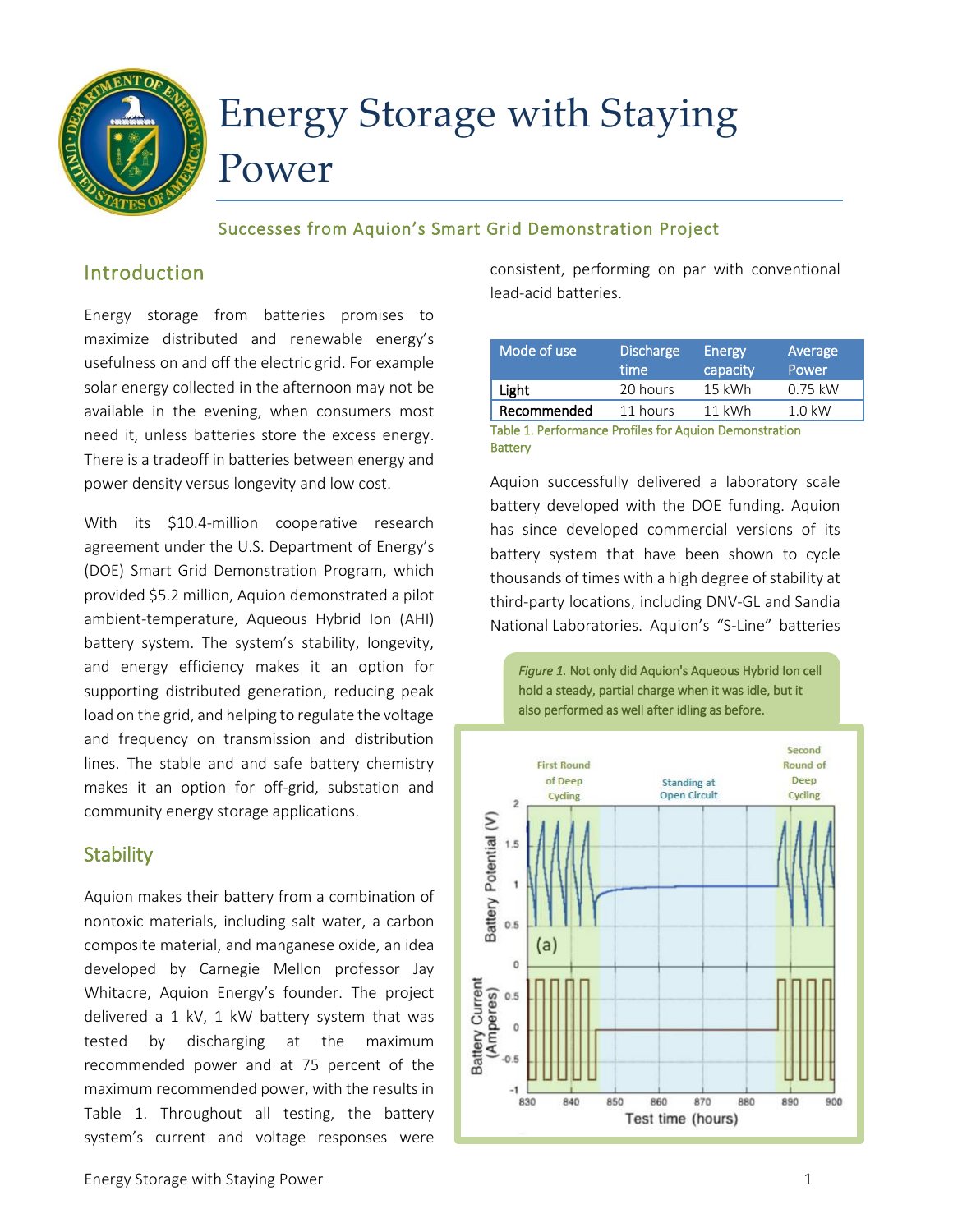are 2.4 kWh, 48 V nominal modules that can be connected in parallel or serial fashion to make larger systems. Their "M-Line" series consist of 12 palletized S-Line batteries in parallel. Their capacity is 25.5 kWh, which is 88.5% of the nominal capacity. The uniformity of daily cycles in the initial demonstration project was not the only way Aquion's battery system exhibited stability. It also held its charge. To arrive at this conclusion, Aquion deep-cycled a 1.4 Ah cell 200 times over a span of 845 hours and at a temperature of 60 degrees Celsius. In other words, the cell discharged about 70 percent of its potential energy 200 times over a period slightly longer than a month. After that period, Aquion let the cell stand at open circuit maintaining a constant, partial state of charge—for 40 hours. Then, deep-cycling began again. The cell's current and potential energy both withstood the 40 hours of idleness. Aquion observed little, if any, self-discharge during that time. Aquion also found that the cell performed equally well before and after standing at open circuit (Figure 1).

Another encouraging sign is that after Aquion's 1.4 to 1.5 V cells were placed in storage for a year (at ambient temperatures), they retained 1.1 V of their energy potential. That slow rate of self-discharge translates to 2 percent of total capacity selfdischarge per month. For comparison, lead-acid batteries can have a 3- to 8-percent monthly selfdischarge rate. $1$ 

#### **Longevity**

 $\overline{\phantom{a}}$ 

Because Aquion's cells maintained their charge capacity so well, they are especially long-lived. While conventional lead-acid batteries used in grid applications must be replaced every 5 years or so, $2$ 

Aquion's battery system showed no evidence of needing to be replaced for at least a decade. It withstood the Sandia National Laboratories partialstate-of-charge test, which reveals how batteries tolerate short, powerful micro-cycles while they are only partially charged. Even after a year of rapid partial-state-of-charge cycling, Aquion's batteries did not lose any capacity or potential.

#### **Efficiency**

Cells that Aquion tested also have high roundtrip energy efficiency—or, to put it another way, they retain a high percentage of charge energy during each discharge. Aquion's coin-cell-format devices, with electrodes thinner than 100 micrometers, showed a DC-to-DC energy efficiency in lab testing of up to 95 percent, comparing favorably with traditional lead-acid batteries which have an estimated roundtrip DC-to-DC energy efficiency of 80 percent.<sup>3</sup>

Aquion's battery system does not pack as much potential energy per kilogram as lead-acid batteries do. They are still more energy-dense than flywheels and flow batteries, compressed air energy storage, and pumped hydro, making them a combination of an efficient use of space and a safe and reliable option. As the project ended, they were considering introducing a new composite anode system that would increase the battery system's energy density by at least one-fourth. Due to the battery reliability and safety, customers will need to compare the AHI vs. lead and lithium chemistries to make their purchase choices.

 $1$  Multiple variables can affect a battery's self-discharge rate, but several sources report that lead-acid batteries self-discharge at rates in the range of 3 to 8 percent each month. These sources include Thomas Crompton's *Battery Reference Book* (Newnes, 2000), a [technical](http://www.cdtechno.com/pdf/ref/41_7272_0112.pdf)  [bulletin](http://www.cdtechno.com/pdf/ref/41_7272_0112.pdf) by C&D Technologies, and an UltraLife [report.](http://ultralifecorporation.com/download/275/)

<sup>&</sup>lt;sup>2</sup> For example, **[Power-](https://www.ken-lab.com/attachments/article/13/powersonicmanual.pdf)Sonic's** batteries last about 5 years, and th[e Trojan L16P](http://www.solarelectricsupply.com/trojan-l16p-6v-deep-cycle-battery-132) battery has a lifespan of 3 to 6 years.

<sup>&</sup>lt;sup>3</sup> A wide range of sources—including UltraLife's [report,](http://ultralifecorporation.com/download/275/) a [report](http://www.nrel.gov/docs/legosti/fy97/22309.pdf) by the National Renewable Energy Laboratory, a PV Magazine [article,](http://www.pv-magazine.com/archive/articles/beitrag/advancing-li-ion-_100006681/501/#axzz3GtXpeCAT) and a battery patent [application](https://www.google.com/patents/US20130309550?dq=patent+application+US+20130309550+A1&hl=en&sa=X&ei=heNHVOT9LM-TyATXs4LgDA&ved=0CB8Q6AEwAA)state that lead-acid batteries have a roundtrip energy efficiency that equals or is close to 80 percent.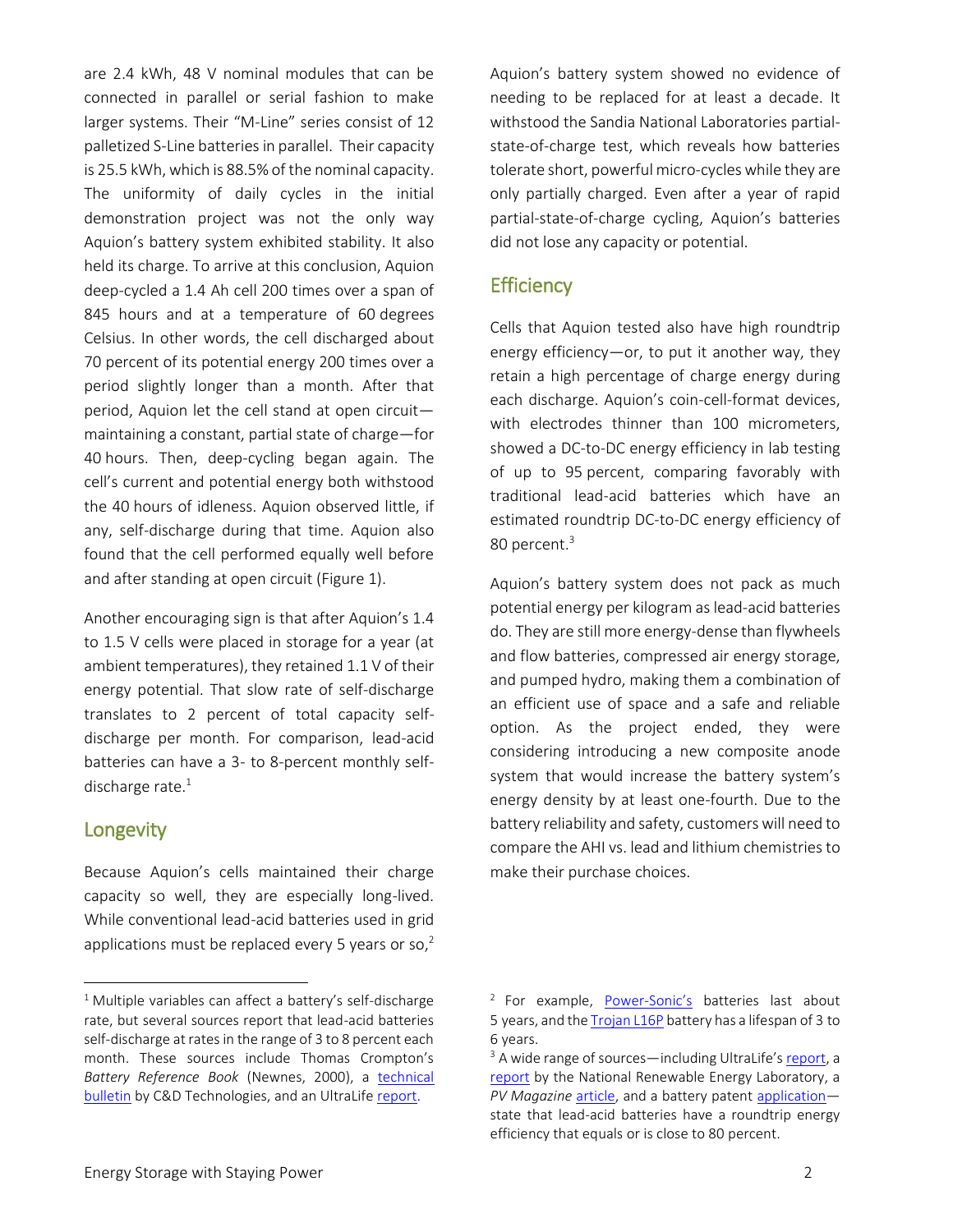## Applications

Because Aquion's batteries are safe, long-lived, and affordable, they can meet the requirements of gridscale applications such as peak shifting, load shaving, renewables support, and transmission and distribution deferral. Their energy density is lower than that of lithium batteries (making them relatively larger), but this disadvantage is offset by the inherent safety of Aquion's batteries, which do not require fire-suppression systems. Therefore, they can suit microgrid and remote off-grid applications—for which, at many scales, the cost/benefit analysis emphasizes their reliability, safety, and low cost.<sup>4</sup> For small- to medium-scale applications, their tolerance of temperature variations makes them ideal for balancing renewables. They can also aid in managing a building's energy use. For example, Aquion's batteries can act as a building's uninterruptible power supply or shift a factory's energy load to avoid peak demand charges. 5

#### Recent Developments

Aquion opened a full-scale battery manufacturing facility in Westmoreland County, PA, in June 2014. The facility will produce 1,000 MWh of batteries each year at full production capacity and create approximately 500 jobs. In addition, Aquion has made gains through core battery chemistry and more efficient use of the battery's active materials. This has made their products even more attractive in stationary energy storage market. For example, a third-party evaluator selected Aquion's AHI batteries (rather than lead-acid or lithium-ion batteries) for use in a standalone microgrid providing off-grid electricity to the Redwood Gate Ranch in Jennfer, California, which has an average daily load of 4 kW. <sup>6</sup> The evaluator selected AHI batteries because of "their combination of safety, cycle life and abuse tolerance, and ability to support active management of solar generation at the ranch under a variety of conditions."<sup>7</sup> These offgrid applications are often economical because utility power lines do not extend to the location of the load.

#### Further Reading

More information about Aquion's project is available at [SmartGrid.gov](https://www.smartgrid.gov/project/aquion_energy_sodium_ion_battery_grid_level_applications) and in Aquion's [technology performance report.](https://smartgrid.gov/sites/default/files/Aquion_Energy_DE-0000226_Final_Report.pdf) To read more about the Smart Grid Demonstration Program, visit [smartgrid.gov.](https://smartgrid.gov/recovery_act/overview/smart_grid_demonstration_program)

Under the American Recovery and Reinvestment Act of 2009, the U.S. Department of Energy and the electricity industry have jointly invested over \$1.5 billion in 32 cost-shared Smart Grid Demonstration Program projects to modernize the electric grid, strengthen cybersecurity, demonstrate energy storage, improve interoperability, and collect an unprecedented level of data on smart transmission, distribution operations, and customer behavior.

[http://blog.aquionenergy.com/a-look-at-aquions-latest](http://blog.aquionenergy.com/a-look-at-aquions-latest-off-grid-installation-at-the-redwood-gate-ranch)[off-grid-installation-at-the-redwood-gate-ranch,](http://blog.aquionenergy.com/a-look-at-aquions-latest-off-grid-installation-at-the-redwood-gate-ranch)  accessed December 24, 2014.

 $7$  Aquion Energy, aquionenergy.com, by request, accessed December 22, 2014.

 $\overline{\phantom{a}}$ 

<sup>4</sup> Aquion Energy, *Off-Grid and Microgrids*, [http://www.aquionenergy.com/microgrid-energy](http://www.aquionenergy.com/microgrid-energy-storage)[storage,](http://www.aquionenergy.com/microgrid-energy-storage) accessed December 22, 2014.

Aquion Energy, Energy management http://aquionenergy.com/applications/energymanagement, accessed 1/29/15

<sup>6</sup> Aaron Marks, "A Look at Aquion's Latest Off-Grid Installation at the Redwood Gate Ranch," June 24, 2014,